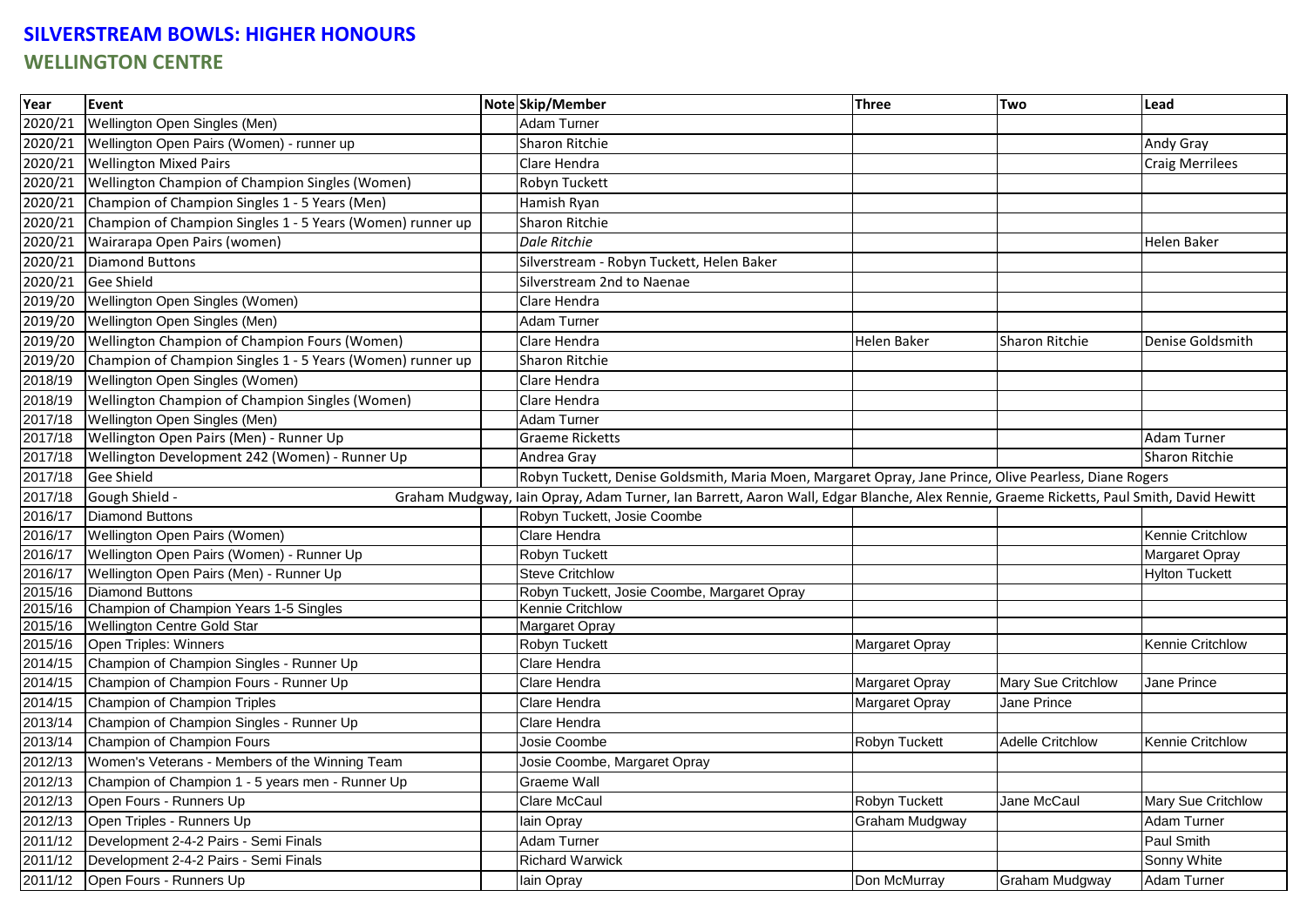| 2011/12 | Champion of Champion Triples - Semi Finals | Graham Mudgway                             | David King            |                     | Edgar Blanche         |
|---------|--------------------------------------------|--------------------------------------------|-----------------------|---------------------|-----------------------|
| 2011/12 | Champion of Champion Fours                 | Dennis Coombe                              | lain Opray            | Graham Mudgway      | lan Prince            |
| 2010/11 | Champion of Champion Years 1-5 Singles     | Adam Turner                                |                       |                     |                       |
| 2009/10 | <b>Mixed Pairs</b>                         | Clare McCaul                               |                       |                     | <b>Robbie Bennett</b> |
| 2009/10 | Champion of Champion Singles               | Clare McCaul                               |                       |                     |                       |
| 2009/10 | <b>Open Singles</b>                        | Clare McCaul                               |                       |                     |                       |
| 2008/09 | Diamond Buttons                            | Betty Jackson, Clare McCaul, Robyn Tuckett |                       |                     |                       |
| 2007/08 | Champion of Champion Years 1-5 Singles     | <b>Clare McCaul</b>                        |                       |                     |                       |
| 2007/08 | Champion of Champion Singles               | <b>Clare McCaul</b>                        |                       |                     |                       |
| 2006/07 | Diamond Buttons                            | Robyn Tuckett                              |                       |                     | Pam Carruthers        |
| 2005/06 | <b>Mixed Pairs</b>                         | Mark Noble                                 |                       |                     | Kay Carr              |
| 2005/06 | <b>Open Fours</b>                          | Betty Jackson                              | Maria Moen            | Robyn Tuckett       | <b>Clare McCaul</b>   |
| 2004/05 | Champion of Champion Pairs                 | Maria Moen                                 |                       |                     | <b>Clare McCaul</b>   |
| 2004/05 | Champion of Champion Triples               | Mark Noble                                 | lain Opray            |                     | Edgar Blanche         |
| 2004/05 | Wellington Player of the Year              | Mark Noble                                 |                       |                     |                       |
| 2003/04 | <b>Astrograss Mixed Triples</b>            | Mark Noble                                 | <b>Dean Stratford</b> |                     | Pam Burgess (Tawa)    |
| 2003/04 | <b>Hills Pins</b>                          | <b>Brian Lark</b>                          | <b>Hylton Tuckett</b> | <b>Bruce Jenner</b> | John Butterfield      |
| 2002/03 | Easter 2/4/2 Pairs                         | lain Opray                                 |                       |                     | Dave Hewitt           |
| 2001/02 | <b>Champion Club</b>                       | $1st = With NaeNae$                        |                       |                     |                       |
| 2001/02 | <b>Open Mixed Pairs</b>                    | Mark Noble                                 |                       |                     | Patricia Wishnowsky   |
| 2001/02 | <b>Open Pairs</b>                          | Mark Noble                                 |                       |                     | lain Opray            |
| 1999/00 | Champion of Champion Singles               | <b>Ben King</b>                            |                       |                     |                       |
| 1999/00 | <b>Wgton Superbowls</b>                    | Ben King                                   |                       |                     |                       |
| 1999/00 | Easter 2/4/2 Pairs                         | Josie Coombe                               |                       |                     | Margaret Opray        |
| 1998/99 | <b>Astrograss Mixed Triples</b>            | Mark Brehaut                               | Don McMurray          |                     | Josie Coombe          |
| 1998/99 | Champion of Champion Triples               | Ben King                                   | Peter Vaughn          |                     | George Allen          |
| 1998/99 | <b>Open Triples</b>                        | Ben King                                   | Peter Vaughn          |                     | George Allen          |
| 1998/99 | <b>Open Triples</b>                        | Sue Grimstone                              | Josie Coombe          |                     | Margaret Opray        |
| 1997/98 | <b>Prestige Pairs</b>                      | Sue Grimstone                              |                       |                     | Josie Coombe          |

### **Notes**

*italics Another Club*

# **SILVERSTREAM BOWLS: HIGHER HONOURS OTHER CENTRES**

| <b>IYear</b> | <b>I</b> Event                                                      | NotelSkip/Member       | <b>Three</b>  | <b>ITwo</b> | Lead                  |
|--------------|---------------------------------------------------------------------|------------------------|---------------|-------------|-----------------------|
|              | 2012/13 Taranaki Pairs - Runner Up                                  | Don McMurray           |               |             | Bill Jackson          |
|              | 2011/12 Secondary Schools Regional Playoffs - Singles for Wairarapa | <b>Adele Critchlow</b> |               |             |                       |
| 2010/11      | North East Valley Club                                              | Abby Dugdale           |               |             |                       |
|              | 2009/10 North East Valley Club                                      | Abby Dugdale           |               |             |                       |
|              | 2008/09 Dunedin Champion of Champion Singles                        | Abby Dugdale           |               |             |                       |
|              | 2007/08 Wairarapa Open Fours                                        | <b>Betty Jackson</b>   | Robyn Tuckett | Maria Moen  | <b>Margaret Opray</b> |